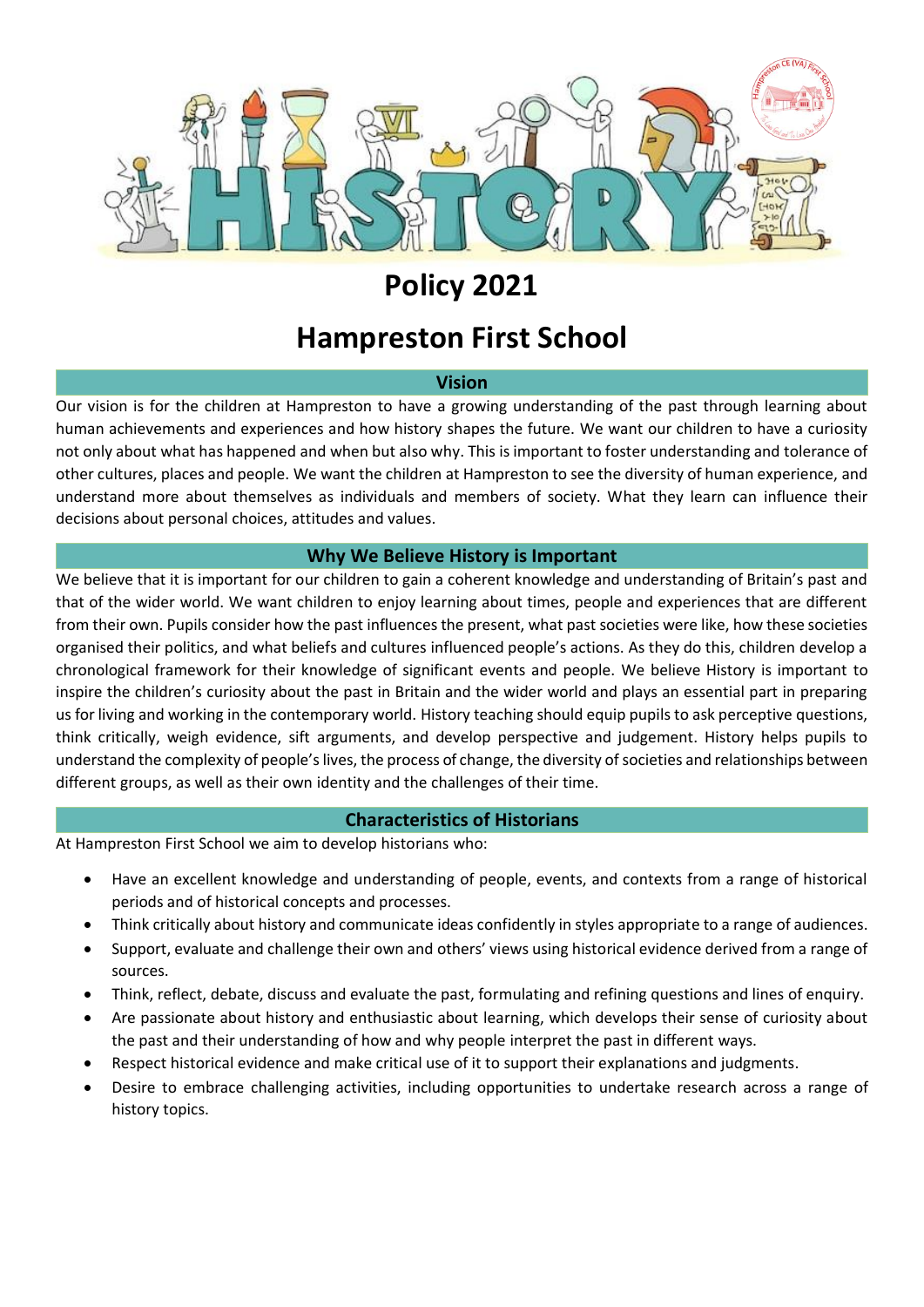#### **Intent**

The study of history involves engaging pupils in investigating questions about people and events in the past in order to enable them to better understand their lives today and for a future as more informed and enlightened citizens. Through the study of history pupils also develop a wide range of critical thinking skills, which enable them to understand the contested nature of knowledge and to distinguish between 'fact' and subjectivity when it comes to reaching conclusions and making judgements about the past.

### The aims of the 2014 National Curriculum for history are for pupils to:

- know and understand the history of these islands as a coherent, chronological narrative, from the earliest times to the present day: how people's lives have shaped this nation and how Britain has influenced and been influenced by the wider world
- know and understand significant aspects of the history of the wider world: the nature of ancient civilisations; the expansion and dissolution of empires; characteristic features of past non-European societies; achievements and follies of mankind
- gain and deploy a historically grounded understanding of abstract terms such as 'empire', 'civilisation', 'parliament' and 'peasantry'
- understand historical concepts such as continuity and change, cause and consequence, similarity, difference and significance, and use them to make connections, draw contrasts, analyse trends, frame historically-valid questions and create their own structured accounts, including written narratives and analyses
- understand the methods of historical enquiry, including how evidence is used rigorously to make historical claims, and discern how and why contrasting arguments and interpretations of the past have been constructed
- gain historical perspective by placing their growing knowledge into different contexts, understanding the connections between local, regional, national and international history; between cultural, economic, military, political, religious and social history; and between short- and long-term timescales.

## **History within the EYFS Framework** (from 1 September 2021)

#### **Understanding the World**

#### **ELG: Past and Present**

Children at the expected level of development will:

- Talk about the lives of the people around them and their roles in society;
- Know some similarities and differences between things in the past and now, drawing on their experiences and what has been read in class;
- Understand the past through settings, characters and events encountered in books read in class and storytelling.

## **Implementation**

We adopt an enquiry focused approach to learning and teaching in history which develops our pupils as young historians. Through enquiry our pupils not only build subject knowledge and understanding but become increasingly adept at critical thinking, the use of specialised vocabulary and their grasp of subject concepts. Our history curriculum provides sufficient time and space for our pupils not only to acquire new knowledge and subject vocabulary but also to develop subject concepts and understand the significance of what they have learned.

Our whole school approach to the teaching and learning of history involves the following;

• History is taught in planned topic blocks, and cross curricular links are made where possible. This is a strategy to enable the achievement of a greater depth of knowledge. Many of these topic blocks are taken from the Connected History learning programme while some are more specific to our school and local area.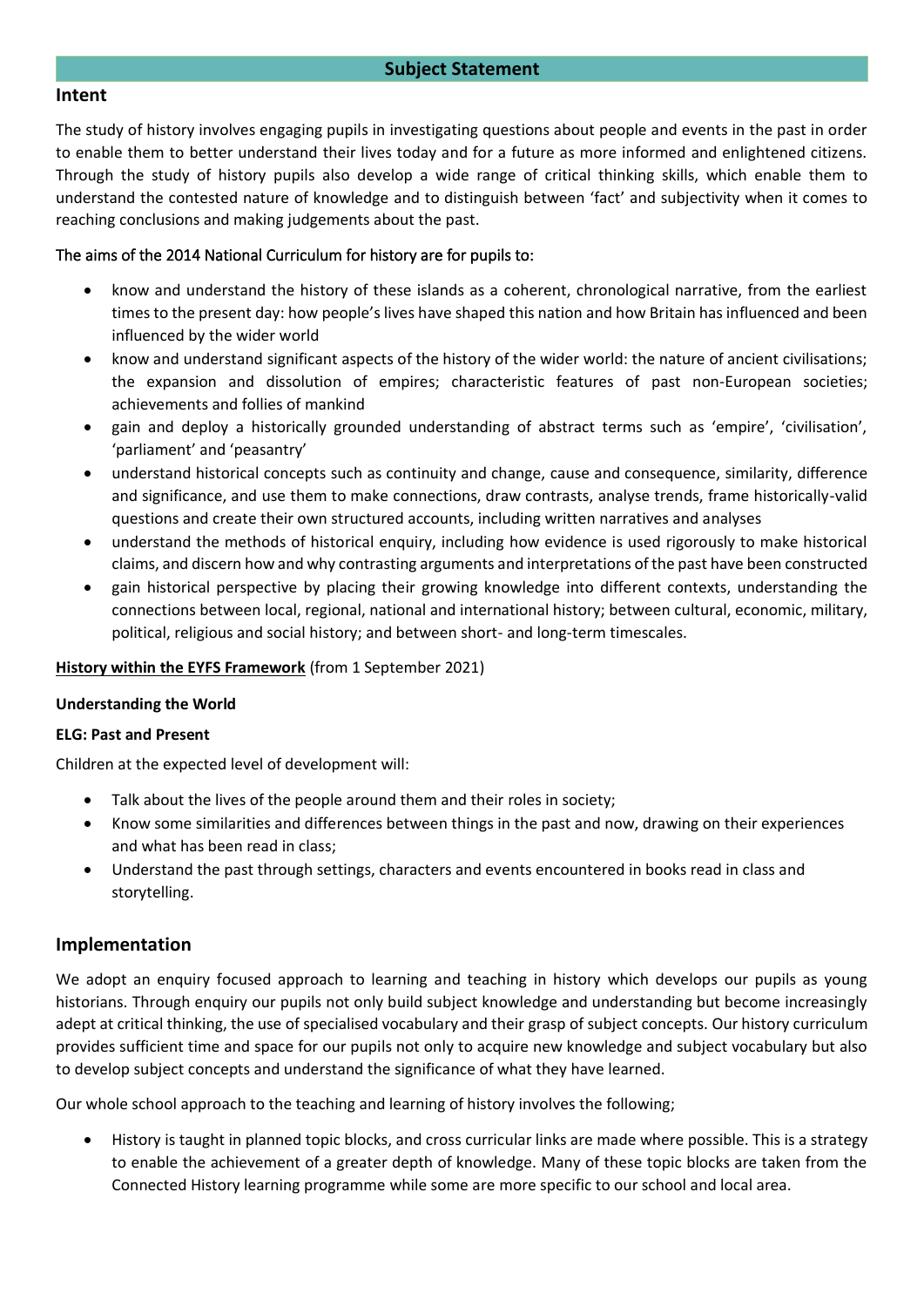- Key enquiry questions for topic blocks and ancillary questions for lessons are used widely to encourage children's curiosity and therefore their depth of learning of historical knowledge and skills. We structure learning in history through big question led enquiries about relevant historical topics, places and themes. Our curriculum is therefore 'knowledge rich' rather than content heavy as we recognise that if we attempt to teach historical topics, places, themes and issues in their entirety we restrict opportunities for pupils to master and apply critical thinking skills and achieve more challenging subject outcomes. The learning is carefully structured through the use of ancillary questions, to enable pupils to build their knowledge and understanding in incremental steps of increasing complexity until they reach the point where they are able to answer the question posed at the beginning of the investigation.
- Learning and teaching in history also recognise the importance of the local area with a number of our investigations involving observation, recording, presentation, interpretation and the evaluation of historical information outside of the classroom e.g. significant people, places and events locally. We make use of our local area through visits to enhance learning e.g. Stonehenge, Cranborne Ancient Technology Centre.
- Learning and teaching in history are interactive and practical allowing opportunities for pupils to work independently, in pairs and also in groups of various sizes both inside and outside of the classroom. Wherever possible we provide our pupils with contemporaneous historical evidence including narratives, paintings, photographs, artefacts, and data in the form of censuses and films to analyse and from which to reach conclusions and make judgements.
- In the EYFS, we teach history as an integral part of the topic work covered during the year, relating the historical aspects of the children's learning to the objectives set out in the Early Learning Goals. History makes a significant contribution to the ELG objectives of developing a child's understanding of the world.

## **Impact**

Assessment is an integral and continuous part of teaching and learning and is based upon teachers' judgements of pupil attainment and progress. We assess the children's work in history by making informal judgements as we observe the children during lessons. Children receive effective feedback through teacher assessment, both orally and through written feedback.

Regular and ongoing assessment informs teaching to support and enable the success of each child. In KS1 and KS2, Summative assessment takes place at the end of each unit. Formative assessment takes place on an ongoing daily basis and teachers adjust planning accordingly to meet the needs of their class. In addition, we place a strong emphasis on the importance of questioning: this enables us both to explore topics together as a class as well as verbally develop skills during our lessons.

The Foundation Stage deliver history content through the 'Understanding of the World: Past and Present' strand of the EYFS curriculum. In EYFS, we assess the children's Understanding of the World according to the Development Matters statements.

The effectiveness of teaching and learning is monitored through lesson observations, book scrutinies and conversations with pupils.

However, to truly understand the impact of our History curriculum, you would have to come and visit!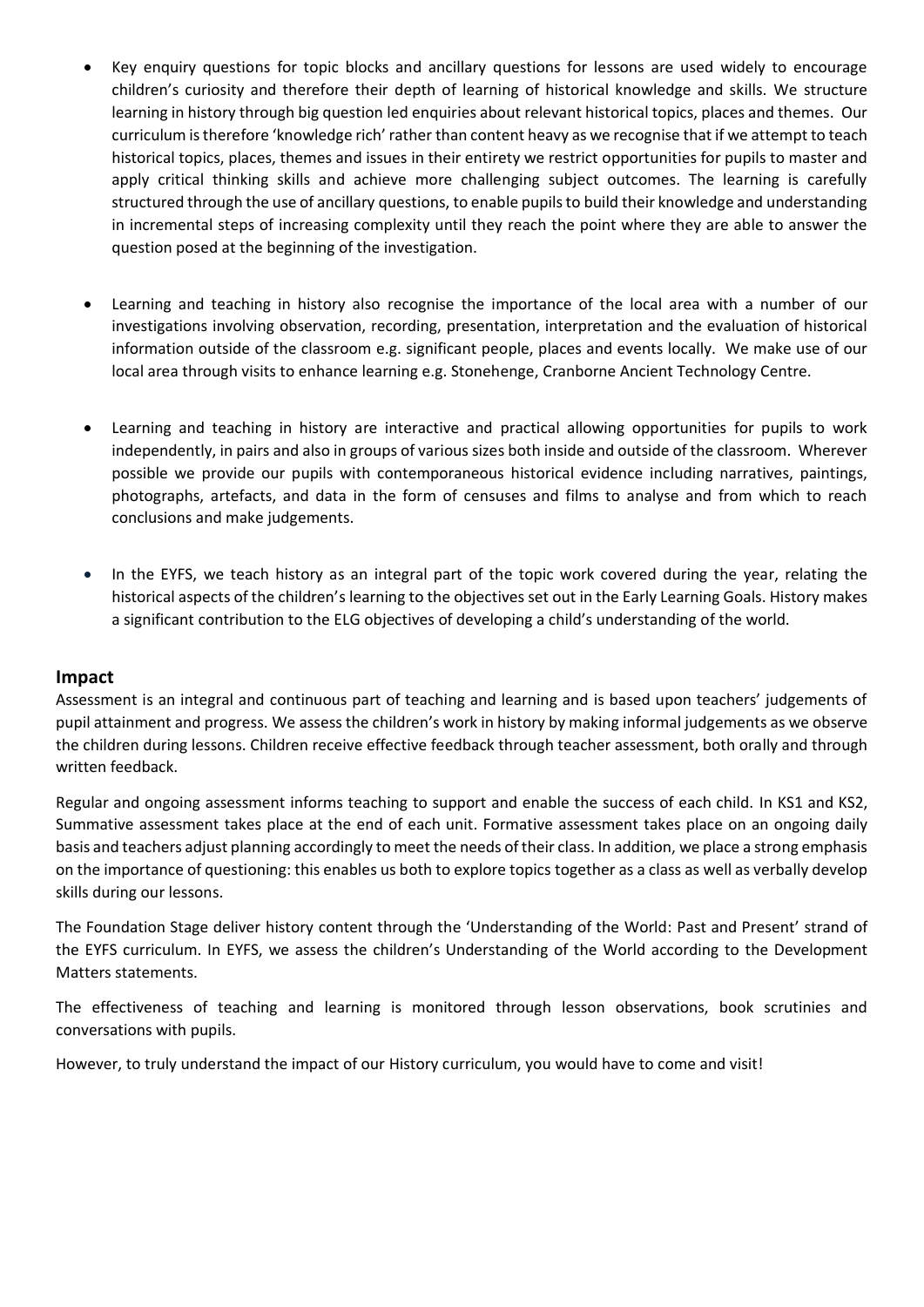This is what our children say about history:

"Mary Anning is a famous fossil hunter. She found an ichthyosaur."

*Year 2 pupil*

"I loved going to Stonehenge."

"I like that we learn about things that have happened – it feels like you are going back in time!"

*Year 4 pupil*

"My favourite thing was the visit to Cranborne Ancient Technology Centre."

*Year 3 pupil*

Year 4 pupil<br>
Year 4 pupil<br>
Year 4 pupil books at home about Neil Armstrong." *Year 1 pupil*

> *"Some people dug up houses that got buried by a volcano. They dug up houses that people lived in."*

> > *Year 1 pupil*

"I like that we do writing to learn about old things. Some people save people like Grace Darling."

*Year 2 pupil*

down in history." *Year 4 pupil*

"Covid will go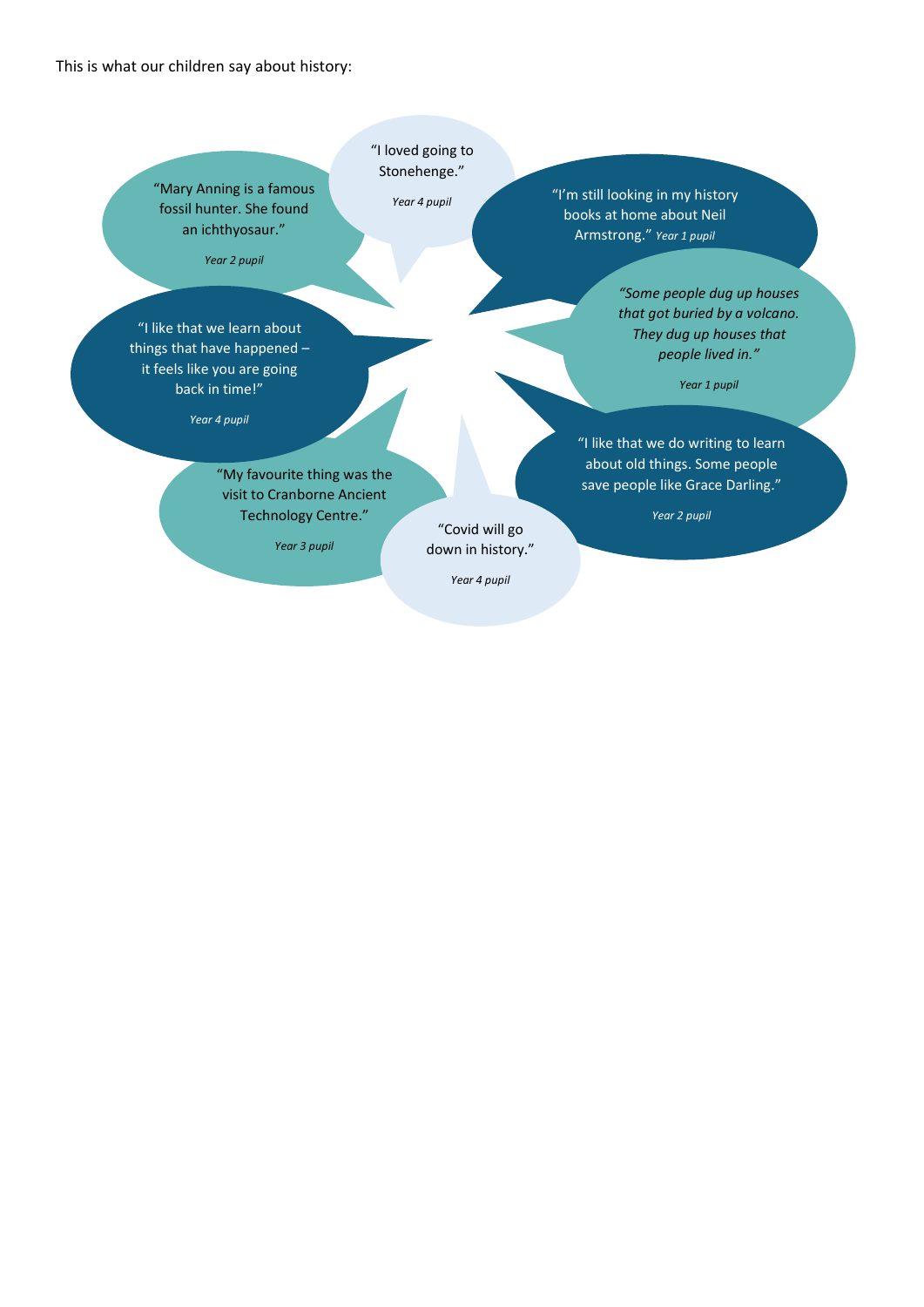## **History Curriculum Overview**

| <b>Class</b>      | Autumn 1                                                                                                                                                                                                                                                             | Autumn 2                                                               | Spring 1                                                                                                     | Spring 2                                                                                  | Summer 1                                                                 | Summer 2                                                            |
|-------------------|----------------------------------------------------------------------------------------------------------------------------------------------------------------------------------------------------------------------------------------------------------------------|------------------------------------------------------------------------|--------------------------------------------------------------------------------------------------------------|-------------------------------------------------------------------------------------------|--------------------------------------------------------------------------|---------------------------------------------------------------------|
| <b>EYFS</b>       | All About Me &<br>People who<br>help us                                                                                                                                                                                                                              | Festivals and<br>Celebrations                                          | <b>Dinosaurs</b>                                                                                             | Under the Sea                                                                             | Fairyland<br>Castles                                                     | Down on the<br>Farm                                                 |
| Year 1            |                                                                                                                                                                                                                                                                      | Explorers -<br>What does it<br>take to be a<br>great explorer?         | Toys - How do<br>our favourite<br>toys and<br>games<br>compare with<br>those of<br>children in the<br>1960s? |                                                                                           |                                                                          | How do we<br>know so much<br>about where<br>Sappho used<br>to live? |
| Year <sub>2</sub> | The Great Fire<br>of London<br>(English link)                                                                                                                                                                                                                        | Who is the<br>greatest<br>history maker?                               |                                                                                                              | Titanic - Why<br>did Delia buy a<br>new hat?                                              | Mary Anning -<br>Why is the<br>history of my<br>locality<br>significant? |                                                                     |
| Year <sub>3</sub> | Local history -<br>Hampreston<br>(Geography<br>link)                                                                                                                                                                                                                 | Romans - How<br>did the arrival<br>of the Romans<br>change<br>Britain? | Who were the<br>Anglo-Saxons<br>and how do we<br>know what<br>was important<br>to them?                      | What did the<br>Vikings want<br>and how did<br>Alfred help to<br>stop them<br>getting it? |                                                                          |                                                                     |
| Year 4            | Stone Age to Iron Age<br>- How did the lives of ancient<br>Britons change during the Stone<br>Age?<br>- What is the secret of the<br>standing stones? (Bronze Age<br>Britain)<br>- How do artefacts help us<br>understand the lives of people in<br>Iron Age Briton? |                                                                        |                                                                                                              |                                                                                           | Egypt (History and Geography) -<br>Ancient Egypt and Egypt today         |                                                                     |

## **Promoting British Values Through History**

We endeavour to promote the British Values of democracy, the rule of law, individual liberty and mutual respect and tolerance of those with different faiths and beliefs through our history curriculum. Please see our British Values policy for further information. Through our history lessons we promote individual liberty through encouraging children to develop their own opinions and mutual respect in listening to other people's ideas.

#### **Spiritual, Moral, Social and Cultural Aspects**

History provides opportunities to promote spiritual development through learning about the world we live in, how it has changed, reflecting on our part in it and asking questions. Moral development is promoted through using observation and evidence rather than preconceptions. To ensure social development, children learn to respect the opinions of others and work together in groups. Cultural development is promoted through helping children recognise how history, culture, heritage and events affect the way people think, feel, create and behave and live. Beliefs, spiritual awareness, high standards of personal behaviour including a positive caring attitude towards other people, an understanding of their social and cultural traditions and an appreciation of the diversity and richness of other cultures are all critical skills and dispositions that we nurture, encourage and develop through National Curriculum areas and the wider curriculum.